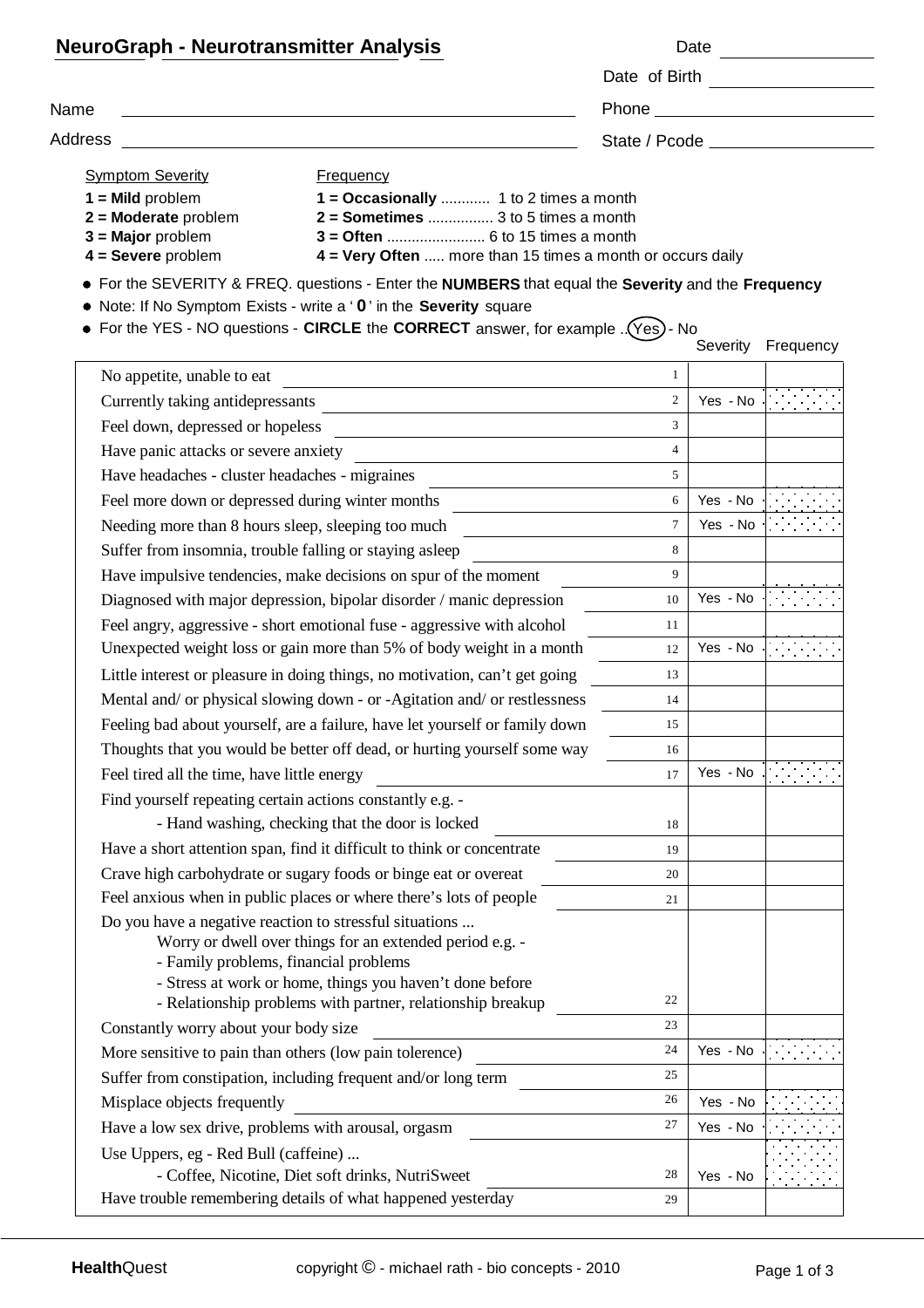| <b>Symptom Severity</b> | Frequency                                                    |
|-------------------------|--------------------------------------------------------------|
| $1 =$ Mild problem      |                                                              |
| $2 =$ Moderate problem  | $2 =$ Sometimes  3 to 5 times a month                        |
| $3$ = Major problem     |                                                              |
| $4 =$ Severe problem    | $4$ = Very Often  more than 15 times a month or occurs daily |

|                                                                                                                                                          | Severity | Frequency |
|----------------------------------------------------------------------------------------------------------------------------------------------------------|----------|-----------|
| Prostate enlargement, benigh prostatic hypertrophy (BPH)<br>30                                                                                           | Yes - No |           |
| Suffer from chronic pain<br>31<br><u> 1989 - Johann Stoff, deutscher Stoffen und der Stoffen und der Stoffen und der Stoffen und der Stoffen und der</u> |          |           |
| Have high blood pressure<br>32                                                                                                                           | Yes - No |           |
| Your muscles constantly feel tight<br>33                                                                                                                 |          |           |
| Have dreams that are vague and plain<br>34                                                                                                               |          |           |
| Have difficulty learning something new<br>35                                                                                                             |          |           |
| Feel there is significantly high stress in your life<br>36                                                                                               |          |           |
| Personal or family history of breast or prostate cancer<br>37                                                                                            | Yes - No |           |
| Your legs jump when you are going to - or - when you are asleep<br>38                                                                                    |          |           |
| Crave or engage in behaviour such as -                                                                                                                   |          |           |
| - Frequent and / or excess alcohol use, recreational drug use                                                                                            |          |           |
| - Gambling, extreme sports<br>39                                                                                                                         | Yes - No |           |
| Diagnosed with - ALS, Multiple Sclerosis, Dementia, Alzheimer's,                                                                                         |          |           |
| - Parkinson's, Huntington's, Myasthenia gravis, Tardive dyskinesia<br>40                                                                                 | Yes - No |           |
| Previously used large amounts of stimulants<br>41                                                                                                        | Yes - No |           |
| Suffer from stress induced urinary incontinence<br>42                                                                                                    |          |           |
| Engage in physical activity less than twice per week<br>43                                                                                               | Yes - No |           |
| Put on weight easily and find it difficult to lose weight<br>44                                                                                          |          |           |
| Find it difficult to remember what happened a long time ago<br>45                                                                                        |          |           |
| Suffered from chronic stress in the past together with fatigue<br>46                                                                                     | Yes - No |           |
| Have low blood pressure - hypotension<br>47                                                                                                              | Yes - No |           |
| Feel mentally fatigued, mentally exhausted<br>48                                                                                                         |          |           |
| Food sensitivities, allergies, seasonal allergies<br>49                                                                                                  |          |           |
| Have low blood sugar problems - hypoglycaemia<br>50                                                                                                      | Yes - No |           |
| Currently suffer from chronic stress together with fatigue<br>51                                                                                         |          |           |
| Suffer from phobias<br>52                                                                                                                                | Yes - No |           |
| Experience paranoia<br>53                                                                                                                                | Yes - No |           |
| Diagnosed with Schizophrenia<br>54                                                                                                                       | Yes - No |           |
| Indigestion, low stomach acidity<br>55                                                                                                                   |          |           |
| Have Mercury based dental fillings<br>56                                                                                                                 | Yes - No |           |
| Low tolerance to medication, drugs<br>57                                                                                                                 | Yes - No |           |
| Feel anxious - feel tense - worry a lot - have performance anxiety<br>58                                                                                 |          |           |
| Have a relatively high tolerance to pain<br>59                                                                                                           | Yes - No |           |
| Experience manic episodes or feelings of mania                                                                                                           |          |           |
| Crave alcohol and / or excess alcohol consumption, binge drinking<br>61                                                                                  |          |           |
| Difficulty with waking in the morning<br>62                                                                                                              | Yes - No |           |
| Experience hallucinations or see things that are not there<br>63                                                                                         | Yes - No |           |
|                                                                                                                                                          |          |           |